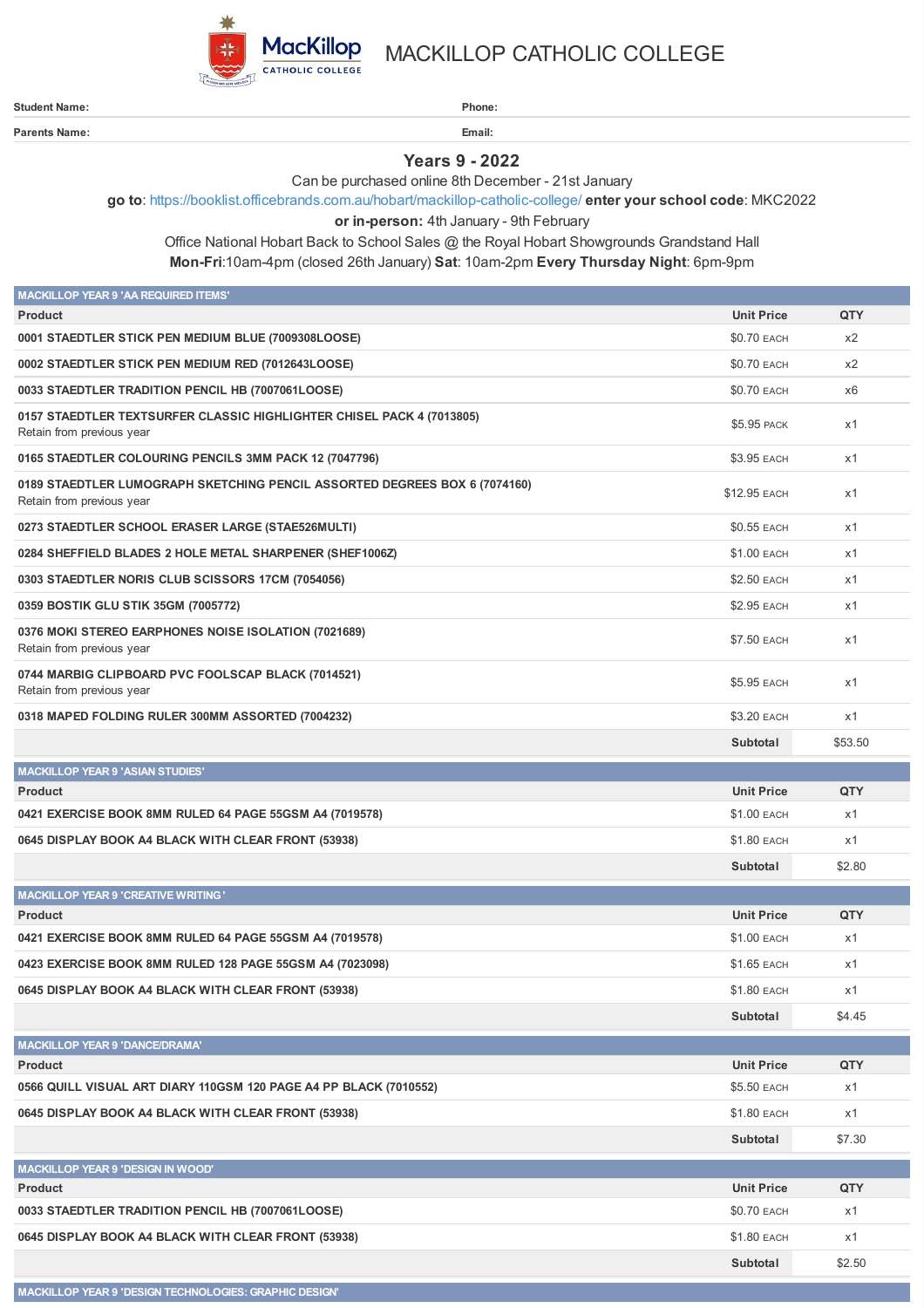| <b>Product</b>                                                                                  | <b>Unit Price</b>  | QTY        |
|-------------------------------------------------------------------------------------------------|--------------------|------------|
| 0645 DISPLAY BOOK A4 BLACK WITH CLEAR FRONT (53938)                                             | \$1.80 EACH        | x1         |
|                                                                                                 | Subtotal           | \$1.80     |
|                                                                                                 |                    |            |
| MACKILLOP YEAR 9 'DESIGN TECHNOLOGIES: PROGRAMMING'<br><b>Product</b>                           | <b>Unit Price</b>  | QTY        |
| 0645 DISPLAY BOOK A4 BLACK WITH CLEAR FRONT (53938)                                             | \$1.80 EACH        | x1         |
|                                                                                                 | Subtotal           | \$1.80     |
|                                                                                                 |                    |            |
| <b>MACKILLOP YEAR 9 'ECONOMICS AND BUSINESS'</b><br><b>Product</b>                              | <b>Unit Price</b>  | <b>QTY</b> |
| 0421 EXERCISE BOOK 8MM RULED 64 PAGE 55GSM A4 (7019578)                                         | \$1.00 EACH        | x1         |
|                                                                                                 |                    |            |
|                                                                                                 | Subtotal           | \$1.00     |
| MACKILLOP YEAR 9 'ENGLISH & ENGLISH APPLIED'                                                    |                    |            |
| <b>Product</b>                                                                                  | <b>Unit Price</b>  | <b>QTY</b> |
| 0422 EXERCISE BOOK 8MM RULED 96 PAGE 55GSM A4 (7023097)                                         | <b>\$1.20 EACH</b> | x1         |
| 0645 DISPLAY BOOK A4 BLACK WITH CLEAR FRONT (53938)                                             | \$1.80 EACH        | x1         |
| T138 THE SIMPLE GIFT BY STEVEN HERRICK (9780702231339)<br>for English only, not English Applied | \$19.95 EACH       | x1         |
|                                                                                                 | Subtotal           | \$22.95    |
| <b>MACKILLOP YEAR 9 'FITNESS EXPERIENCES'</b>                                                   |                    |            |
| <b>Product</b>                                                                                  | <b>Unit Price</b>  | QTY        |
| 0421 EXERCISE BOOK 8MM RULED 64 PAGE 55GSM A4 (7019578)                                         | \$1.00 EACH        | x1         |
| 0645 DISPLAY BOOK A4 BLACK WITH CLEAR FRONT (53938)                                             | \$1.80 EACH        | x1         |
|                                                                                                 | Subtotal           | \$2.80     |
| <b>MACKILLOP YEAR 9 'FOOD TECHNOLOGIES'</b>                                                     |                    |            |
| <b>Product</b>                                                                                  | <b>Unit Price</b>  | QTY        |
| 0645 DISPLAY BOOK A4 BLACK WITH CLEAR FRONT (53938)                                             | \$1.80 EACH        | x1         |
|                                                                                                 | Subtotal           | \$1.80     |
| <b>MACKILLOP YEAR 9 'HEALTH AND PHYSICAL EDUCATION'</b>                                         |                    |            |
| <b>Product</b>                                                                                  | <b>Unit Price</b>  | QTY        |
| 0421 EXERCISE BOOK 8MM RULED 64 PAGE 55GSM A4 (7019578)                                         | \$1.00 EACH        | x1         |
| 0645 DISPLAY BOOK A4 BLACK WITH CLEAR FRONT (53938)                                             | \$1.80 EACH        | x1         |
|                                                                                                 | Subtotal           | \$2.80     |
|                                                                                                 |                    |            |
| MACKILLOP YEAR 9 'HUMANITIES AND SOCIAL SCIENCE / HISTORY'<br><b>Product</b>                    | <b>Unit Price</b>  | QTY        |
| 0422 EXERCISE BOOK 8MM RULED 96 PAGE 55GSM A4 (7023097)                                         | \$1.20 EACH        | x1         |
|                                                                                                 |                    |            |
|                                                                                                 | Subtotal           | \$1.20     |
| <b>MACKILLOP YEAR 9 'INTRODUCTION TO CONTEMPORARY MUSIC STUDIES'</b>                            |                    |            |
| <b>Product</b>                                                                                  | <b>Unit Price</b>  | QTY        |
| 0421 EXERCISE BOOK 8MM RULED 64 PAGE 55GSM A4 (7019578)                                         | \$1.00 EACH        | x1         |
| 0645 DISPLAY BOOK A4 BLACK WITH CLEAR FRONT (53938)                                             | \$1.80 EACH        | x1         |
|                                                                                                 | Subtotal           | \$2.80     |
| MACKILLOP YEAR 9 'INTRODUCTION TO DESIGN IN WOOD'                                               |                    |            |
| <b>Product</b>                                                                                  | <b>Unit Price</b>  | QTY        |
| 0645 DISPLAY BOOK A4 BLACK WITH CLEAR FRONT (53938)                                             | \$1.80 EACH        | x1         |
|                                                                                                 | Subtotal           | \$1.80     |
| <b>MACKILLOP YEAR 9 'INTRODUCTION TO MEDIA ARTS'</b>                                            |                    |            |
| <b>Product</b>                                                                                  | <b>Unit Price</b>  | QTY        |
| 0565 QUILL VISUAL ART DIARY 110GSM 120 PAGE A5 PP BLACK (7004827)                               | \$3.50 EACH        | x1         |
|                                                                                                 | Subtotal           | \$3.50     |
| <b>MACKILLOP YEAR 9 'INTRODUCTION TO MUSIC STUDIES'</b>                                         |                    |            |
| <b>Product</b>                                                                                  | <b>Unit Price</b>  | QTY        |
| 0645 DISPLAY BOOK A4 BLACK WITH CLEAR FRONT (53938)                                             | \$1.80 EACH        | x1         |
|                                                                                                 |                    |            |
|                                                                                                 | Subtotal           | \$1.80     |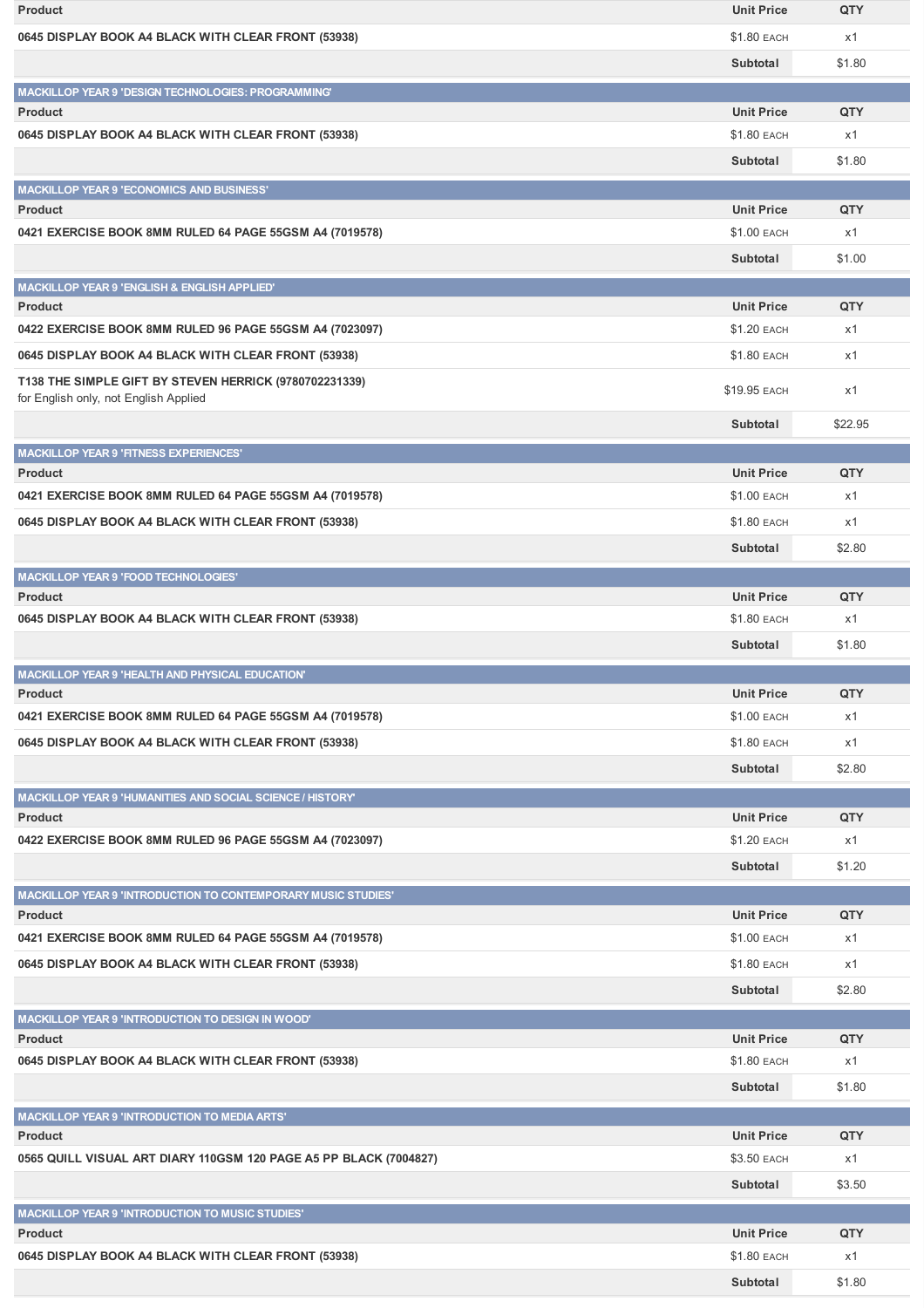| MACKILLOP YEAR 9 'INTRODUCTION TO PSYCHOLOGY AND SOCIOLOGY'                                              |                    |         |
|----------------------------------------------------------------------------------------------------------|--------------------|---------|
| <b>Product</b>                                                                                           | <b>Unit Price</b>  | QTY     |
| 0421 EXERCISE BOOK 8MM RULED 64 PAGE 55GSM A4 (7019578)                                                  | <b>\$1.00 EACH</b> | x1      |
| 0645 DISPLAY BOOK A4 BLACK WITH CLEAR FRONT (53938)                                                      | \$1.80 EACH        | x1      |
|                                                                                                          | Subtotal           | \$2.80  |
| <b>MACKILLOP YEAR 9 'JAPANESE'</b>                                                                       |                    |         |
| <b>Product</b>                                                                                           | <b>Unit Price</b>  | QTY     |
| 0067 STAEDTLER TRIPLUS MECHANICAL PENCIL 0.7MM (STAE774-27)<br>Retain from previous year                 | \$7.25 EACH        | x1      |
| 0077 STAEDTLER MECHANICAL PENCIL LEAD REFILL HB 0.7MM TUBE 12 (7011470)                                  | \$1.95 EACH        | x1      |
| 0423 EXERCISE BOOK 8MM RULED 128 PAGE 55GSM A4 (7023098)                                                 | \$1.65 EACH        | x1      |
| 0731 MARBIG FILE CASE WITH CLIP LABELS A4 CLEAR (7014371)                                                | \$7.50 EACH        | x1      |
|                                                                                                          | Subtotal           | \$18.35 |
| <b>MACKILLOP YEAR 9 'MATHS - ALL LEVELS'</b>                                                             |                    |         |
| <b>Product</b>                                                                                           | <b>Unit Price</b>  | QTY     |
| 0388 CASIO FX-82AU PLUS II 2ND EDITION SCIENTIFIC CALCULATOR (7101295)<br>Retain from previous year      | \$34.99 EACH       | x1      |
| 0529 OLYMPIC BINDER BOOK A4 5MM GRID 128 PAGE (7000681)                                                  | \$1.95 EACH        | $x^2$   |
| 0807 ZIPPER BINDER 2D 25MM A4 ASSORTED COLOURS (ASSTZIPBIND)                                             | \$7.95 EACH        | x1      |
| T286 FACTS AND FORMULAS YEAR 9 AND 10 MATHS ADVANCED (9781875462186)<br>Math Methods students only       | \$9.95 EACH        | x1      |
| T287 FACTS AND FORMULAS YEAR 9 AND 10 MATHS INTERMEDIATE (9781875462179)<br>General course students only | \$9.95 EACH        | x1      |
|                                                                                                          | Subtotal           | \$66.74 |
| <b>MACKILLOP YEAR 9 'OUTDOOR EDUCATION'</b>                                                              |                    |         |
| <b>Product</b>                                                                                           | <b>Unit Price</b>  | QTY     |
| 0602 SPIRAX 563A NOTEBOOK REPORTERS TOP OPEN 200 PAGE 200 X 127MM (7001469)                              | \$2.45 EACH        | x1      |
| 0645 DISPLAY BOOK A4 BLACK WITH CLEAR FRONT (53938)                                                      | \$1.80 EACH        | x1      |
|                                                                                                          | Subtotal           | \$4.25  |
|                                                                                                          |                    |         |
| MACKILLOP YEAR 9 'PERSONAL DEVELOPMENT'<br><b>Product</b>                                                | <b>Unit Price</b>  | QTY     |
| 0421 EXERCISE BOOK 8MM RULED 64 PAGE 55GSM A4 (7019578)                                                  | \$1.00 EACH        | x1      |
| 0645 DISPLAY BOOK A4 BLACK WITH CLEAR FRONT (53938)                                                      | \$1.80 EACH        | x1      |
|                                                                                                          | Subtotal           | \$2.80  |
|                                                                                                          |                    |         |
| <b>MACKILLOP YEAR 9 'SCIENCE'</b><br><b>Product</b>                                                      | <b>Unit Price</b>  | QTY     |
| 0423 EXERCISE BOOK 8MM RULED 128 PAGE 55GSM A4 (7023098)                                                 | \$1.65 EACH        | x1      |
| 0805 MARBIG PUNCHLESS FILE A4 (7014259)                                                                  | \$8.80 EACH        | x1      |
|                                                                                                          |                    |         |
|                                                                                                          | Subtotal           | \$10.45 |
| <b>MACKILLOP YEAR 9 'SCIENCE EXTENDED '</b>                                                              |                    |         |
| Product                                                                                                  | <b>Unit Price</b>  | QTY     |
| 0423 EXERCISE BOOK 8MM RULED 128 PAGE 55GSM A4 (7023098)                                                 | \$1.65 EACH        | x1      |
| 0645 DISPLAY BOOK A4 BLACK WITH CLEAR FRONT (53938)                                                      | \$1.80 EACH        | x1      |
|                                                                                                          | Subtotal           | \$3.45  |
| MACKILLOP YEAR 9 'SOCIETY AND THE LAW'                                                                   |                    |         |
| <b>Product</b>                                                                                           | <b>Unit Price</b>  | QTY     |
| 0421 EXERCISE BOOK 8MM RULED 64 PAGE 55GSM A4 (7019578)                                                  | \$1.00 EACH        | x1      |
|                                                                                                          | Subtotal           | \$1.00  |
| <b>MACKILLOP YEAR 9 'SPORT AND RECREATION EXPERIENCES'</b>                                               |                    |         |
| <b>Product</b>                                                                                           | <b>Unit Price</b>  | QTY     |
| 0421 EXERCISE BOOK 8MM RULED 64 PAGE 55GSM A4 (7019578)                                                  | \$1.00 EACH        | x1      |
|                                                                                                          |                    |         |
| 0645 DISPLAY BOOK A4 BLACK WITH CLEAR FRONT (53938)                                                      | \$1.80 EACH        | x1      |